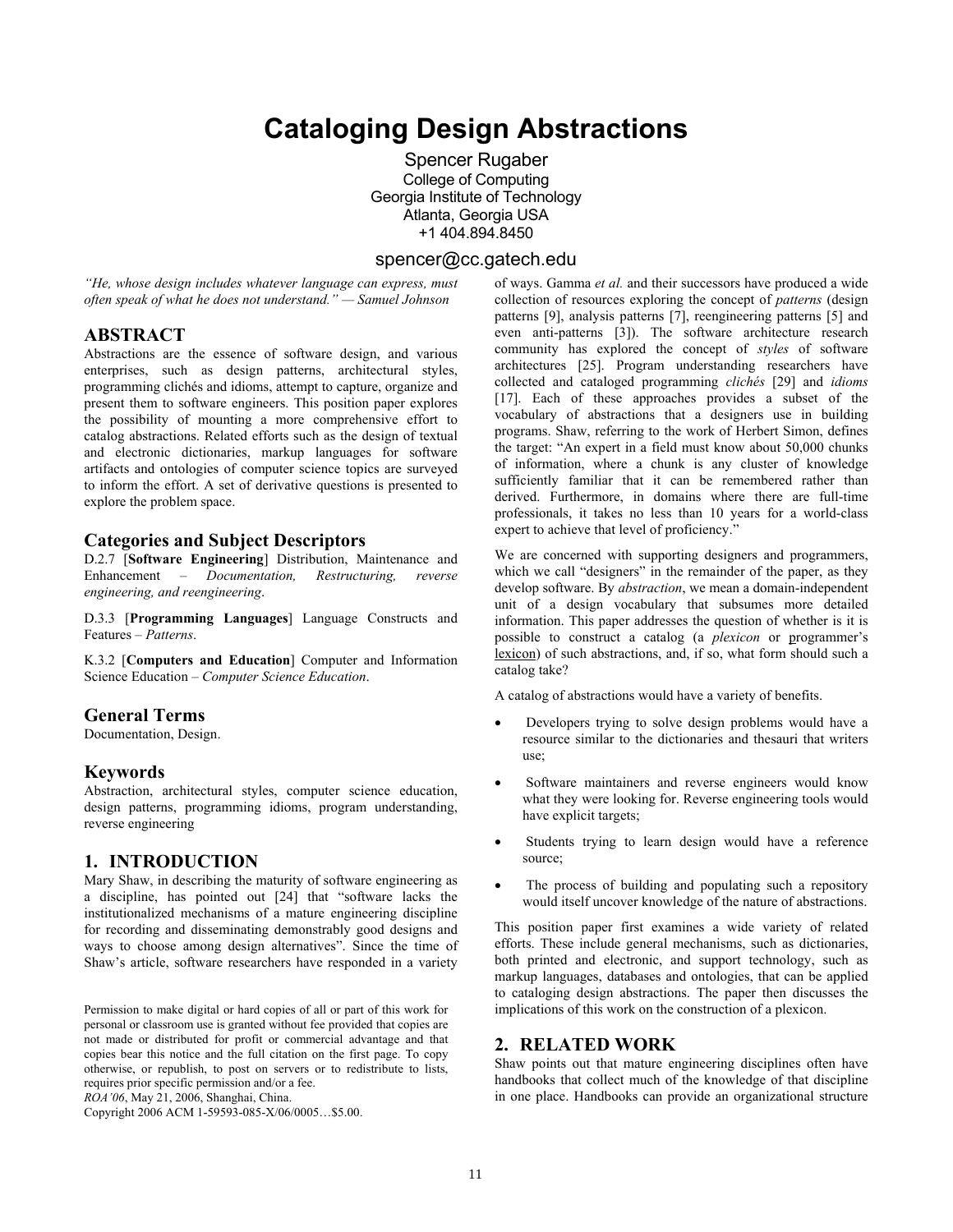for the discipline, short articles describing individual units of knowledge, mathematical and scientific foundations such as formulae and tables, process descriptions, evaluation techniques, glossaries and references to other resources.

Currently, the primary reference source for software designers is the traditional written text. Notable are Knuth's seminal works on algorithms [11] and the *Numerical Recipes* books (www.nr. com). But we can learn also from other efforts. Abstractions form a vocabulary, and Sections 2.1, 2.2 and 2.3 describe the content and organization of natural language dictionaries and thesauri and their electronic successors. Existing efforts to provide on-line access to design information are presented in Section 2.4, and Table 1 summarizes the variations among them. Section 2.5 summarizes two efforts that use markup languages to describe software artifacts for electronic distribution. Finally, Section 2.6 presents other technologies that might be applied to support the automated access and management of design knowledge.

## **2.1 Natural Language Dictionaries**

The word *dictionarius* was first used in the 13<sup>th</sup> century, and English language dictionaries have existed for more than four hundred years. Landau [13] gives a fascinating presentation not only of the history of dictionaries, but also describes the many design issues involved in constructing them. Examples of such issues include whether a dictionary is mono- or multi-lingual, the age of the intended user, the size (number of entries) and extent of coverage, the subject area covered, the period of history being covered (*e.g.* Middle English), the purpose of the dictionary (increasing vocabulary, presenting knowledge, providing etymologies), the lexical unit covered (words, terms, phrases), the attitude toward standardization (that is, whether the dictionary is drawn from actual usage or is intended normatively), the means of access (print or electronic), the dictionary's tone (detached, didactic, facetious), its organization (alphabetical, by sound, by concept), the documentation provided (historical notes and reference sources), the contents of an entry (orthography, pronunciation, senses, definitions, inflected forms, synonyms, usage examples, differentiation from related concepts, usage guidance), and any special features provided (proper names, abbreviations, etc.).

The essence of a dictionary is, of course, its entries. Each entry can include a wide variety of information including spelling; hyphenation; variants; homographs; pronunciation; syllable divisions; stress; part of speech; prefixes; suffixes; combining forms; plurals; tenses; participles; comparatives; superlatives; capitalization; etymology; status labels: temporal (*obsolete*, *archaic*), stylistic (*slang*, *substandard*, *non-standard*) and regional (*dialect* or specific region or country); definition; senses; illustrations; examples; usage notes; cross references; and inflected forms.

And there is more. The Explanatory Notes section of a traditional dictionary, such as [28], also includes the set of principles (process rules) used to actually construct an entry. In [28], the rules specify that the dictionary be self contained (all words in definitions should have their own entries), that the words used in defining a concept be simpler than the concept being defined, that the definitions be non-circular and definitive, and that the phrasing of the definition correspond to the part of speech of the word being defined.

The above lists provide the functional requirements for a dictionary. The most significant issue is, however, non-functional. Dictionaries are compared by the number of entries they contain, but their costs are proportional to their size in pages. Therefore, the editor's key job is to pack as many entries in as few pages as possible while including the details mentioned above. Thought of in this way, it can be seen that dictionary construction is itself a design problem.

## **2.2 Thesauri**

Related to dictionaries, but serving a somewhat different role, are thesauri. Although general thesauri, such as Roget's [22], exist, most often they cover only a specific topic area, and, more importantly, they are intended normatively; that is, they try to act as a standard vocabulary for that area. A thesaurus can include information on preferences between synonymous terms, related terms and usage guidance. The key difference from dictionaries is that the entries in a thesaurus are organized conceptually rather than alphabetically. Hence, the conceptual organization is itself a design activity.

A thesaurus is a "vocabulary of controlled indexing language formally organized so that a priori relationships between concepts are made explicit" [1]. Like dictionaries, there is a long history demonstrating much variation. Consequently, the design space for thesauri is quite rich. Ultimately, a thesaurus, like a dictionary is an index into a set of knowledge entries. The chief choice in thesaurus design is whether the indexing vocabulary is controlled or natural. With a controlled vocabulary, search precision is improved at the cost of the effort required to select and organize the vocabulary. With automated analysis of free text, statistical techniques can be used to make natural vocabularies competitive with controlled ones. The most fundamental relationship that a thesaurus supports is the mapping between the index terms and the underlying material being indexed. Other relationships supported by thesauri include synonyms, broader and narrower terms, associated terms, whole–parts, and instances.

There are a large collection of design choices that a thesaurus editor can select from. Among these are of course the corpus being indexed, the indexing language (mono or multi-lingual, natural or controlled), search key format (stemmed, part of speech, Boolean connectives), the size relationship between the number of items being indexed and the number of indexing terms, pre and post processing on the search request, textual and graphical presentation of the corpus, and presentation options for search results.

## **2.3 Electronic Dictionaries**

In addition to traditional printed media, dictionary purveyors and researchers have explored the use of electronic presentation. Notable efforts include the following.

• Providing a hypertext version of the *Oxford English Dictionary (OED)* [19]. "The Oxford English Dictionary is the largest and most scholarly dictionary of written English." The cited paper examines the question of how the OED might be converted to hypertext form. Motivation for hypertext includes support for browsing, providing alternative forms for displaying entries and making the dictionary a better match for its users' tasks. The effort also involves interfacing the resulting hypertext to other automated tools. The key questions that arise are what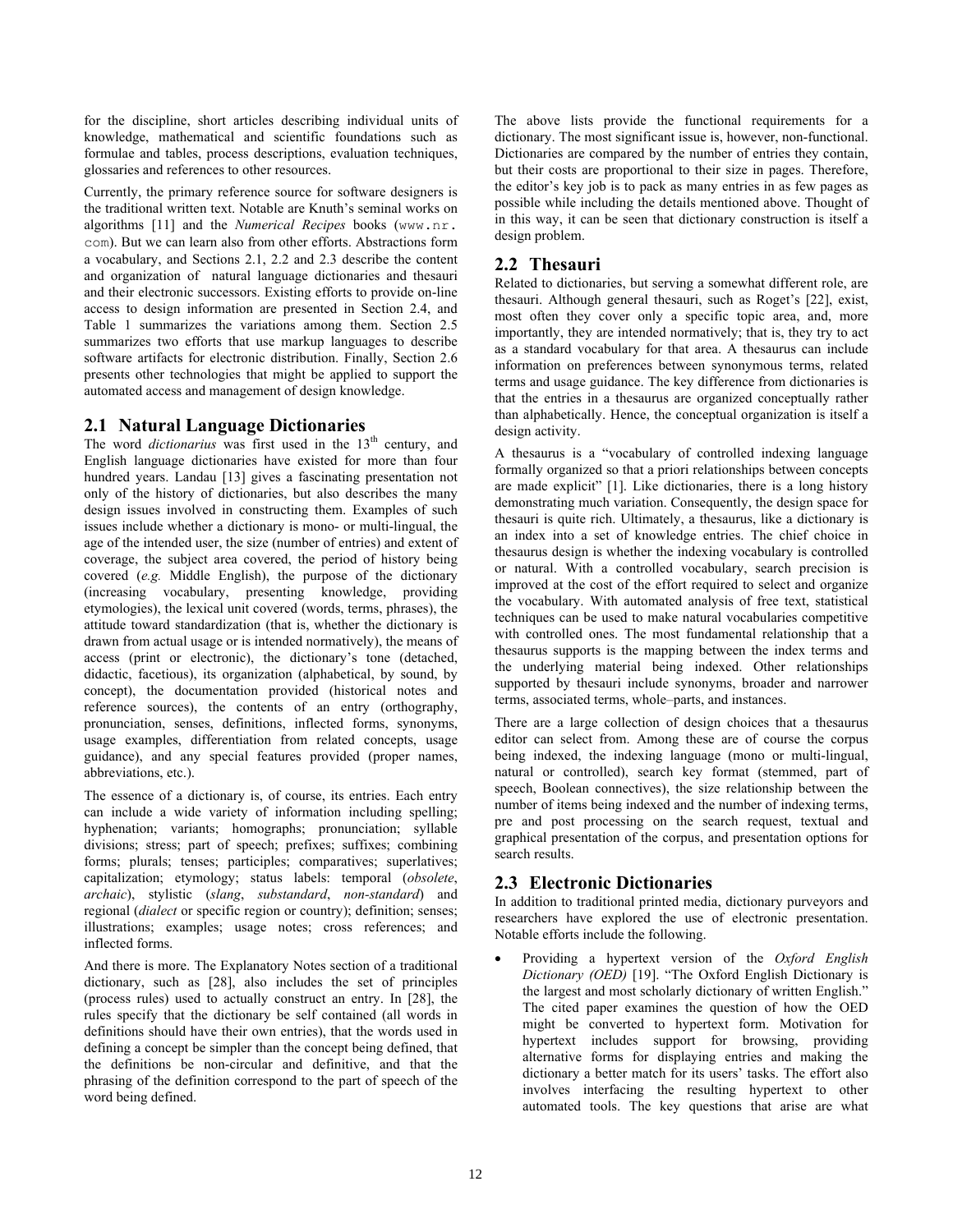exactly are the nodes (that is, what are the targets of links), what is the nature of the tags used and what kinds of links should be employed. Examples of the latter might include links between the words used in a definition and their entries. links to synonyms, explicit cross references, links to variants and even, it might be imagined, links from example uses to an electronic version of the material from which they were taken. Other issues that arise relate to use, such as the ability to save results, to store and reuse queries, to add annotations, and to provide additional material, generate reports, and filter retrievals. The current on-line version of the OED (www.oed.com/about/oed-online) includes control over display of entries; Boolean, wild-card queries; lookup by meaning, language of origin, source or year of entry; and limited hyperlinked cross references.

- WordNet (wordnet.princeton.edu) [15] provides an interesting contrast with the OED. "WordNet is an online lexical database designed for use under program control. English nouns, verbs, adjectives and adverbs are organized into sets of synonyms, each representing a lexicalized concept. Semantic relations link the synonym sets." In addition to hypertext links for traditional synonyms, WorldNet supports a variety of other relationships including antonyms; hyponyms (subordinates) and hypernyms (superordinates); meronyms (parts) and holonyms (wholes); troponomy (manner); and entailment. WordNet also provides an application program interface (API) so that other tools can readily access its content.
- EDR (www.iijnet.or.jp/edr) [31] is another electronic dictionary effort, this one originating in Japan. "The EDR Electronic Dictionary is a machine-tractable dictionary that catalogues the lexical knowledge of Japanese and English." Besides a dictionary of words, EDR includes a bilingual dictionary (Japanese-English), a co-occurrence dictionary to better understand phrasing, a concept dictionary (thesaurus), and a corpus database taken from published documents such as newspapers, to which the other dictionaries refer for usage information.
- Cyc (www.cyc.com)  $[14]$  is an even more ambitious project, attempting to electronically encode the knowledge needed to perform everyday tasks such as understanding newspaper articles. Its encoding is more formal than those systems described above enabling inferencing to be performed. The formal mechanism is intended to facilitate Cyc's use by other programs. Cyc comprises an extensive knowledge base, the inference engine, an underlying formal representation language, natural language processing technology, and API tools for third-party developers.

# **2.4 On-Line Dictionaries of Programming Concepts**

Of course, many web-based repositories of design information already exist. Among the most interesting are the following.

"Free Online Dictionary of Computing" (www.foldoc. org) from Imperial College's Department of Computing "is a searchable dictionary of acronyms, jargon, programming languages, tools, architecture, operating systems, networking, theory, conventions, standards, mathematics,

telecoms, electronics, institutions, companies, projects, products, history, in fact anything to do with computing". Access is via keyword search with some cross-reference links. An index via first letter is provided into a page containing all terms beginning with that letter.

- Webopedia (www.webopedia.com), maintained by internet.com, provides keyword, category, and crossreference access to computer-related terms and their definitions.
- The "Dictionary of Algorithms and Data Structures" (www.nist.gov/dads) from the National Institute of Standards and Technology "is a dictionary of algorithms, algorithmic techniques, data structures, archetypical problems and related definitions." Access methods include keyword search, alphabetical index, area index and category index. Some entries link to implementations, and there is a separate index of these implementations.
- "Algorithms and Data Structures Research & Reference Material" (www.csse.monash.edu.au/~lloyd/til deAlgDS) from Monash University provides information about basic algorithms and data structures. Access is topical, with a separate presentation of implementations, and is organized by programming language. Cross references link entries to each other and to implementations.
- "Web Dictionary of Cybernetics and Systems" (pespmc1. vub.ac.be/ASC/INDEXASC.html) is hosted by the Principia Cybernetica project and includes alphabetically arranged concepts related to cybernetics. There is also a keyword search mechanism, cross-references and sequential links between alphabetically adjacent items.
- "The Stony Brook Algorithm Repository" (www.cs. sunysb.edu/~algorith) hosted by the State University of New York at Stony Brook is "a comprehensive collection of algorithm implementations for over seventy of the most fundamental problems in combinatorial algorithms." Access methods include keyword search, site outline, cross referencing, up/down/next/previous links and an image map. The site also supports user-contributed annotations.
- The University of Aukland, Computer Science Department, "Data Structures and Algorithms" (www.cs.auckland. ac.nz/software/AlgAnim/ds\_ToC.html) contains introductory computer science material organized via a topical outline. Cross-references are included as well as implementations and animations. Forward-only links to the next topical entry are also provided.
- hillside.net/pattern is a website for pattern resources. It is informally organized as a set of links, both insite and out-of-site. Some of the links are to diagrams for patterns from the Gamma *et al*. book [9].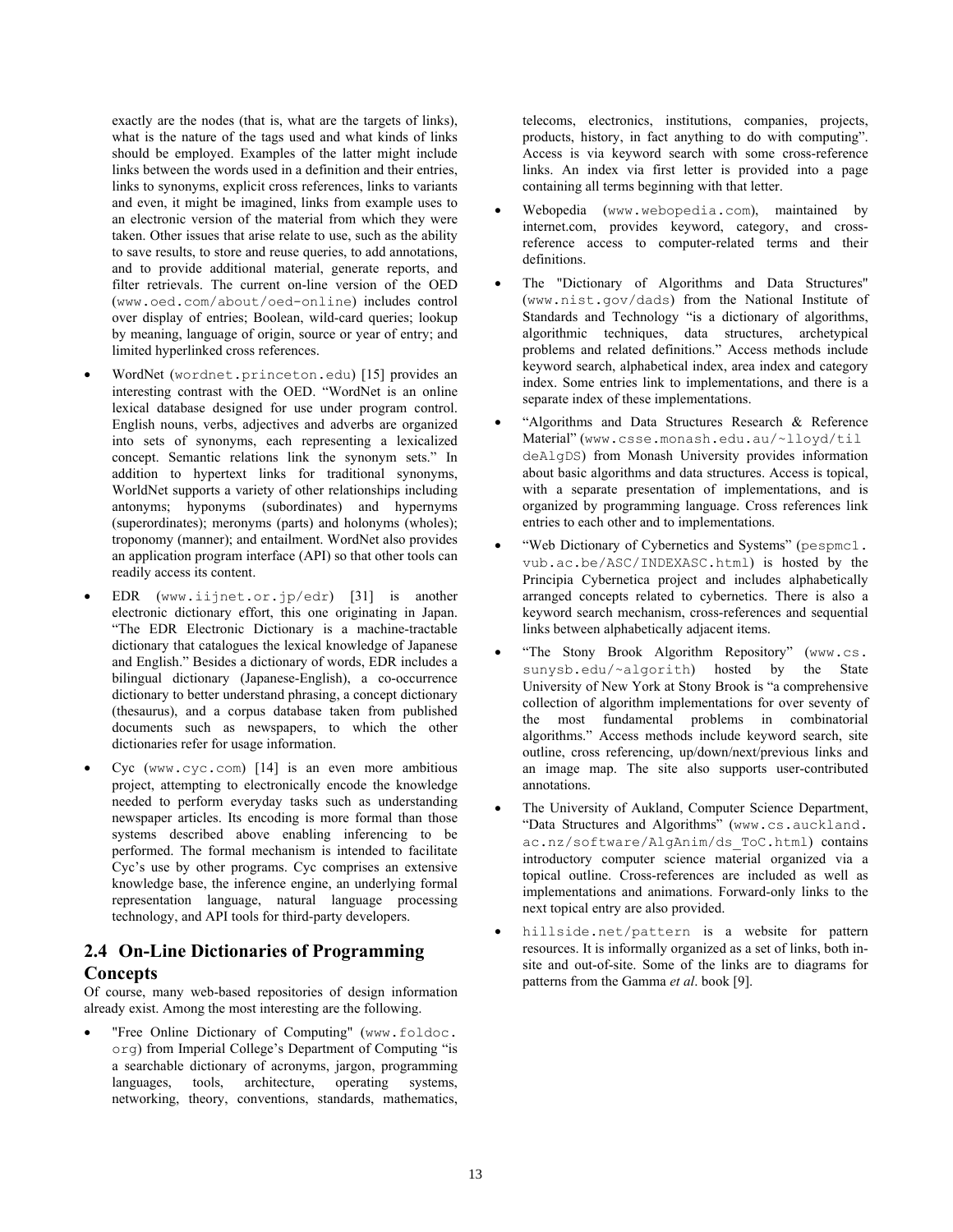Table 1 summarizes information about the sites in the electronic repositories.

| <b>Contents</b>       | Terminology, acronyms, concepts,            |
|-----------------------|---------------------------------------------|
|                       | implementations, animations, diagrams       |
| Organizational        | Topical outlines, alphabetical indexes,     |
| <b>Mechanisms</b>     | next/previous links, image map, cross-      |
|                       | reference links, categories                 |
| <b>Target</b>         | Beginning students, advanced students,      |
| <b>Audiences</b>      | practitioners                               |
| <b>Topic Areas</b>    | Algorithms, data structures, cybernetics,   |
|                       | idioms, patterns                            |
| <b>Sources</b>        | User contributions, course materials, other |
|                       | dictionaries                                |
| <b>Other Features</b> | Programming language specificity, visitor   |
|                       | annotation                                  |

**Table 1. On-Line Computer Science Dictionaries** 

Note that the list of web-based dictionaries in this subsection does not include other organized collections of programming resources such as subprogram libraries, courseware and program analysis tools.

## **2.5 Software Resource Markup Languages**

The previous subsections describe efforts to provide relatively informal organization and access to collected material. This section, in contrast, discusses two efforts that make use of markup languages to do the organizing.

- The Open Software Description Format (www.w3.org/ TR/NOTE-OSD.html): "The goal of the OSD format is to provide an XML-based vocabulary for describing software packages and their inter-dependencies, whether it is user initiated ('pulled'), or automatic ('pushed')." The OSD vocabulary can be used in a stand-alone XML document to declare dependencies between different software components for different operating systems and languages, can accompany archive files, can convey the interdependency graph for the different software modules and can support automated distribution of components. Its basic organizational principle is a tree of component dependencies.
- Architectural Description Markup Language (www. opengroup.org/architecture/adml/adml\_home .htm): This markup language is intended to describe architectural components for retrieval and testing. It is based on ACME, a notation for communicating between architecture tools. The web site above indicates that "ADML adds to ACME a standardization representation, the ability to define links to objects outside the architecture (such as rationale, designs, components, etc.), straightforward ability to interface with commercial repositories, and transparent extensibility."

## **2.6 Knowledge Organization**

One of the key issues in a catalog of abstractions is how the contained knowledge will be organized. There are a variety of knowledge management mechanisms that can inform the design of a plexicon. In addition to the traditional dictionary and thesaurus, approaches include hierarchical (taxonomic) and faceted classifications, relational or object-oriented databases,

full-blown knowledge bases (ontologies), and various mechanical approaches such as cluster analysis and concept hierarchies.

- **Taxonomies:** A *taxonomy* is a formal classification of a set of concepts. Normally, the classification is hierarchical and can either be tree-like (each entry has a single parent entry) or graph-like (where multiple parent entries are allowed). Both ACM (www.acm.org/class/1998) and IEEE (www.computer.org/mc/keywords/software. htm) have taxonomies of computer-related terminology for purposes of characterizing published articles.
- **Controlled vocabularies and faceted classification:** A *controlled vocabulary* is a set of terms used to index into a knowledge repository. The terms are carefully defined and static. If the terms are partitioned into orthogonal subsets (*facets*) that describe different aspects of the knowledge, then the knowledge repository is said to have a *faceted classification*. Faceted classifications, developed to support information retrieval, have been used for software reuse and application domain analysis [18]. One interesting controlled vocabulary providing access to software related assets is that provided by the U.S. Patent Office (www.uspto.gov/ patft/help/help.htm). Patent records are described with about thirty-five primary fields that may be used in a search. Of primary interest is the Classification field, which, in turn, has about five hundred possibilities. Category 717 is the Software category that contains over one hundred keyword-based, hierarchically organized subdivisions. Recently, the open-source movement, in the form of various vendors and the Open Source Development Laboratory (www.osdl.org), has announced the creation of a related on-line repository of open source software assets, the Patent Commons Project (www.patentcommons.org).
- **Databases:** The results of analyzing programs have been stored in databases in a variety of ways. Perhaps the most frequent choice is to use a predefined schema to store the results in a relational database, as was done with the C Information Abstractor [4]. This approach can be contrasted with the use of an object-oriented database, such as the one provided by the Software Refinery [20] or any of a number of commercial systems. It should be noted of course, that UML [1] could be directly used as a representation for expressing design knowledge. Its textual extension, the Object Constraint Language [27] (OCL), can be used as a query language for accessing encoded design information. The tradeoff between the two database approaches seems to be the facile querying available relationally and the more flexible connectivity found with objects. One other approach should be noted; the Programmer's Apprentice Project [21] devised a means for representing programming knowledge in the form of *plans*. Their approach was called the Plan Calculus and featured a custom representation comprising a graph annotated by constraints.
- **Ontologies:** An *ontology* is a formal description of a vocabulary, typically including a set of concepts and the relationships among them. The formality enables machine representations and automated reasoning. Ontologies are a maturing technology that forms an essential part of the Semantic Web. Various representation languages have been developed and corresponding repositories populated.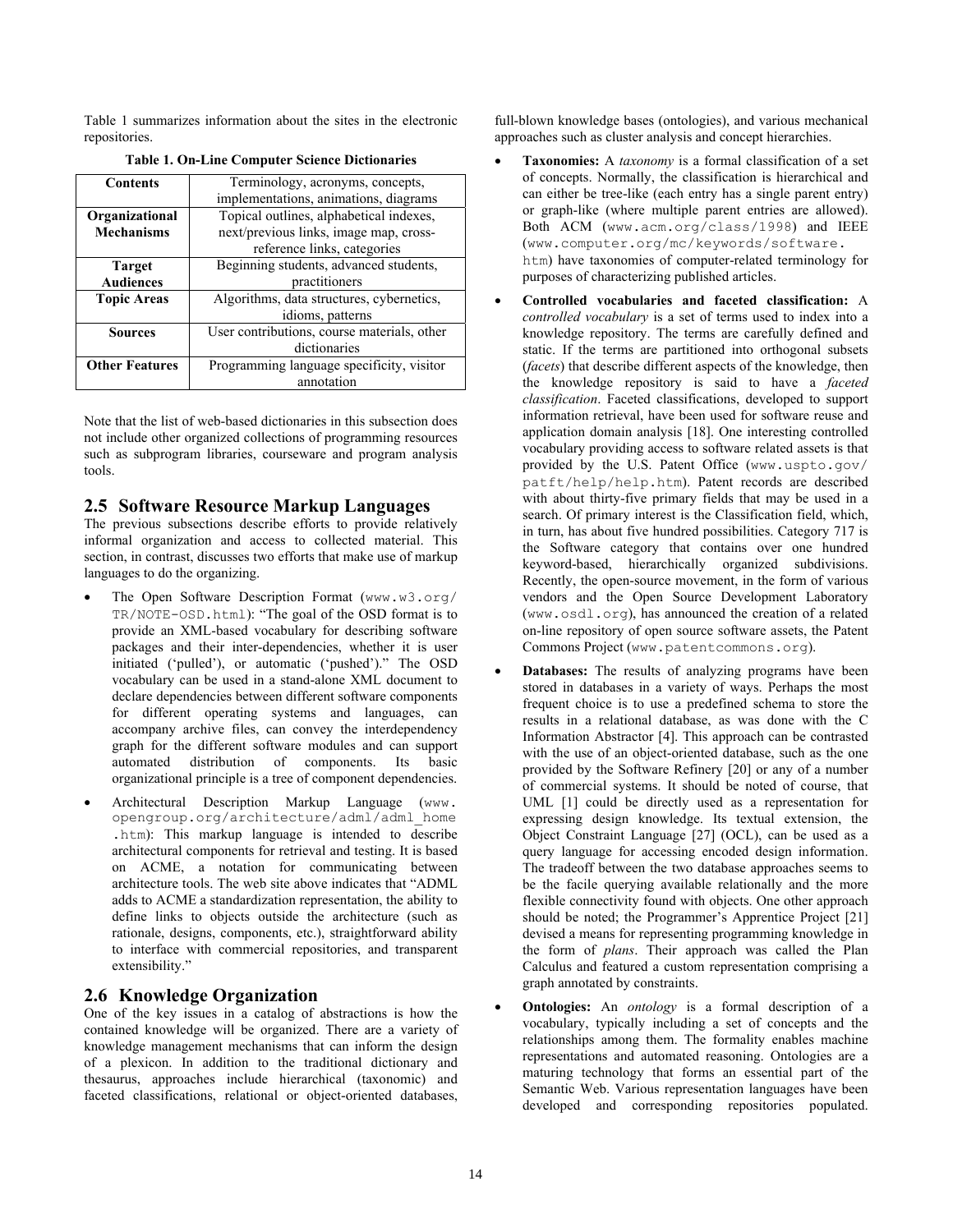Examples include KIF (www-ksl.stanford.edu/ knowledge-sharing/kif), which includes ontologies for basic data structures such as lists and sets; Ontolingua (www.ksl.stanford.edu/software/ontolingua) and its follow-on KSL (www-ksl-svc.stanford. edu:5915), which provides an interactive ontology server; KQML (www.cs.umbc.edu/kqml) and DAML, together with its partner OIL (www.daml.org). Tool support for designing and maintaining ontologies includes knowledge representation languages, graphical editing environments and inference mechanisms. Examples include Protégé (protege.stanford.edu), PowerLOOM (www.isi.edu/isd/LOOM/PowerLoom), and Classic (www.research.att.com/sw/tools/classic), all of which have been used to represent software design information.

**Mathematical approaches:** If a collection of elements being characterized is thought of as attribute–value pairs, then automated means can be used to characterize higher-order *concepts*. Concept analysis [26] is an approach in which the occurrence of common attributes is taken as evidence of a concept. Some concepts subsume others. Automated tools can construct elaborate lattices of shared attributes. Cluster analysis, in contrast, is statistical in nature [10]. Here each attribute serves as an axis in a multidimensional vector space. Each element then occupies a position in the space based on the values of its attributes. Cluster analysis attempts to group related elements into higher-order units based on their closeness (similarity) in this space. Both concept analysis and cluster analysis attempt to abstract higher-level understanding from constituent properties, and both have been used to subdivide complex software systems into their constituent artifacts.

## **3. ISSUES RAISED**

The above survey raises many issues for consideration in designing a plexicon. Below we list several of these along with some of the possible answers.

- *What software engineering tasks should a plexicon support?* Manual entry and editing, annotation, automated capture (pattern detection, idiom extraction), keyword search, automated exploration via formal pattern matching and extensive cross-referenced exploration would all be of value.
- *What is it that is actually being cataloged?* The term *abstraction* is itself quite abstract. In addition to the definition given earlier in the paper, the Wikipedia (wikipedia.org) offers the following definition: "An abstraction is an idea, conceptualization, or word for the collection of qualities that identify the referent of a word used to describe concrete objects or phenomena." WordNet, (www.wordnet.org) in contrast, states only that *abstraction* is "a concept or idea not associated with any specific instance". Among possible constituents of a plexicon are terminology, in the sense of a traditional dictionary, algorithms and data structures, patterns, architectural styles, programming clichés and idioms, textbook examples, and programming language devices. Although the final arbiter will be usefulness, clearly an editorial inclusion policy is necessary.
- *What should be included in an entry?* The design patterns community has a standard format for the representation of patterns, including textual descriptions, UML diagrams and code samples. To this could be added indexing information, such as would be required for access via a controlled vocabulary. Likewise, provenance information should be included for benefit of the historical record and authenticity. A more formal specification, such as constitutes an ontology, could also be of value.
- *How should the data be organized? What underlying representation should be used?* All of the following have advantages. Relational databases support powerful tabular querying. An object-oriented representation would be compatible with UML/OCL-based tools. Marked-up (XML) text would enable participation in the Semantic Web. A more graph-based representation with formal annotations, such as the Programmer's Apprentice, would support pattern matching with existing code for plan recognition. Use of an ontology representation language would support formal reasoning.
- *What sorts of relationships should be supported?* A plexicon contains "chunks" of design knowledge that range in scope from architectural styles, through patterns to programming idioms. The basic organizational unit is the abstraction, and abstractions can be characterized in various ways [23]. The categories are derived from examining three areas of computer science: programming language design, data modeling and transformational programming. In all three areas, the following devices are identified, possibly using different names.
	- Composition: providing a single name that identifies a collection of subordinate elements. For example, in programming languages, a record structure abstracts a set of fields, and a subprogram aggregates a set of statements.
	- o **Generalization:** characterizing one collection of instances as being a superset of another. In data modeling, this is sometimes called *superclassing*.
	- o **Procedure/data:** alternatively considering a collection of data and the algorithm that produced it as equivalent. An example of this distinction is the classic time/space tradeoff. In transformational programming, memoization performs exactly the role of converting time-consuming computations into data accesses.
	- o **Encapsulation/interleaving:** the systematic hiding of details beyond a formal barrier as contrasted with the intermixing of elements, usually to improve execution efficiency. This distinction is relevant to how an abstraction is expressed in an actual program.
	- **Representation:** the use of different constructs to express the same underlying concept. For example, a stack can be represented by a linked list or by an array plus an index. This can be thought of as a synonym.
	- o **Non-determinism removal:** adding more constraints to bring a specification closer to an implementation. Implementing the stack from the previous item as a fixed-length array bounds the depth of the stack.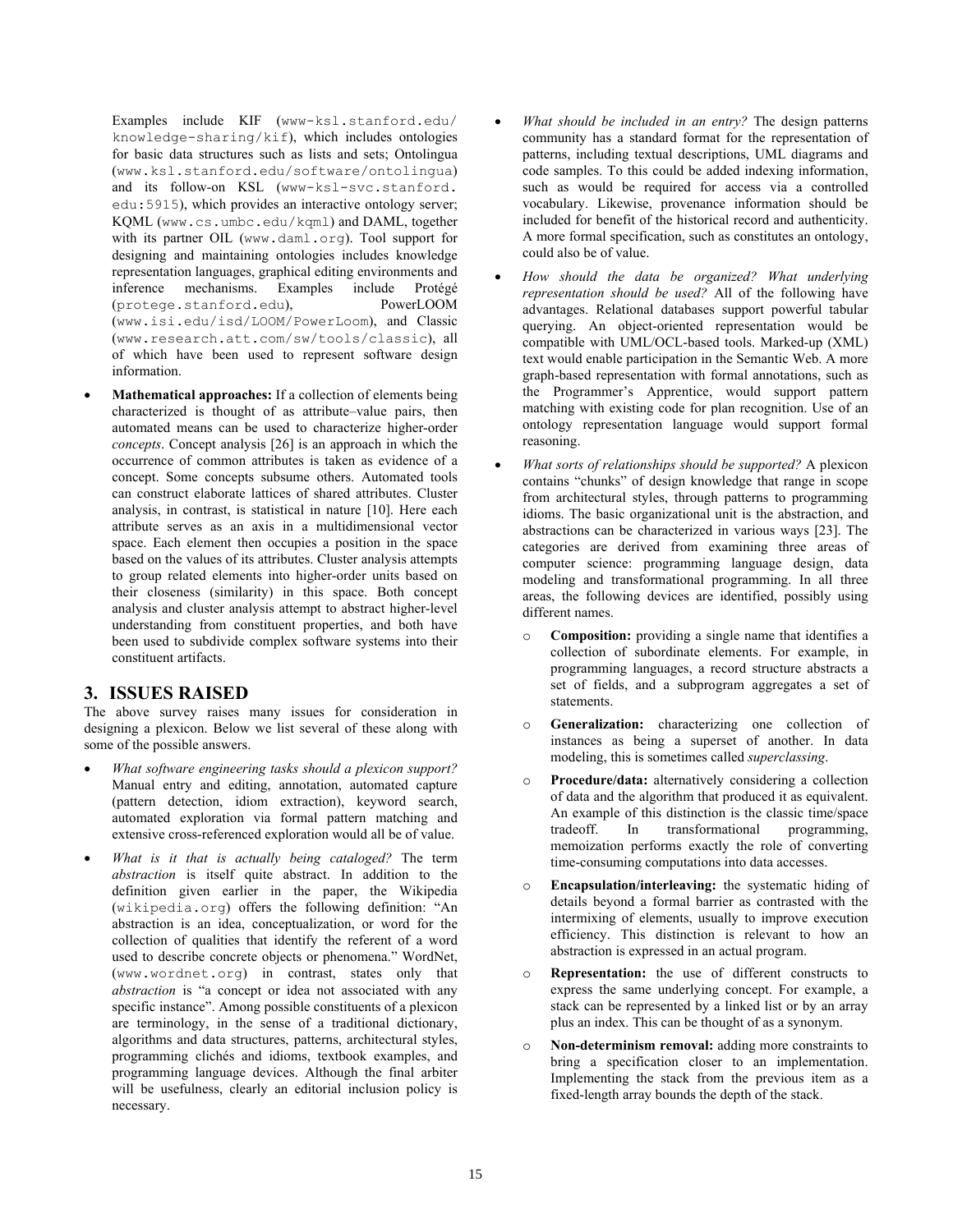- *What is the role of formalism and inferencing in a plexicon?*  Programs are ultimately formal objects, and abstractions over programs can benefit from precise formulation. Formality and reasoning can support detection, summarization, comparison and data mining.
- *What forms of presentation and data export should be used?*  Possibilities include textual output with included graphics, code extraction with automated translation into various programming languages, XML, formal propositions suitable for input into an inference engine, overview indexes, summaries and graphical presentation of the entire space. In addition, a filtering mechanism and a report-writing capability would be of value.
- *What to do about programming language specificity?* Some abstractions are clearly more important to a particular programming language. Many uses for a plexicon will be in the context of a specific programming situation. It is therefore desirable to support direct expression of examples from particular languages. On the other hand, many abstractions derived from specific language context can be valuable when translated into other languages. It is interesting to contemplate the extent to which abstractions could be automatically translated among languages.
- *What editorial process is appropriate?* One model is an open forum, such as the Wikipedia (wikipedia.org), with anyone free to add material. Editorial policy includes an emphasis on consensus, including enforcement of agreedupon principles such as conformance to its encyclopedic goal, avoidance of bias, adherence to copyright, and respect for other contributors. At the other end of the spectrum is construction by a single individual editor, perhaps with support of volunteers, such as was used for the *OED* [30]. The former can grow more quickly, but some of the advantages of consistency and uniformity may be lost.
- *How should the repository be populated?* The true benefit of a plexicon will arise only when it has obtained a critical mass of entries. It is therefore important to expedite its construction. Several sources of material come to mind. First, existing repositories can be harvested to the extent that legal access can be obtained. Second, if the goal is to fill a plexicon with the 50,000 chunks of knowledge required of an expert, then it would be of value to mimic the process by which the expert obtained the knowledge. One intriguing possibility is to follow the course of study of incoming Computer Science students, archiving the abstractions they obtain from textbooks, lectures, and exercises. The third possibility for population is via reverse engineering; that is, the systematic examination of existing programs for the purpose of cataloging the constituent abstractions. A fourth, speculative, possibility is to extract common abstractions statistically by examining frequently occurring mechanisms, appropriately abstracted from their program settings. A final possibility is manual construction via volunteers, where the community itself provides much of the editorial oversight.
- *How might a plexicon support Computer Science education?*  Clearly, an appropriately organized catalog of abstractions would be of value to Computer Science education. We have experimented with the construction of a small plexicon (www.cc.gatech.edu/projects/ plexicon) in

support of a single, sophomore-level course, CS2130, *Languages and Translation*. The plexicon was limited in scope, comprising about ninety entries, and power. Entries contained the following fields: Name, Keywords (uncontrolled), Category, See Also (cross-references), Aggregates (meronyms) and Aggregate Of (holonyms), Specializations (hyponym) and Generalizations (hypernyms), Explanation, When to Use (context), Examples, Contributor, Citation, and Last Modified. Despite the limitations, the students found it useful, particularly in preparation for their exams. It is also interesting to contemplate the feedback that might be obtained from viewing a history of student interactions. Particularly useful would be learning about the connections the students traversed between entries and the dwell time for particular entries.

- *What other interesting applications could benefit from a plexicon?* Intriguing ideas include intelligent patent search, retrieval from reuse libraries, use of the abstractions by a program generation tool and use in random program construction, *a la* genetic programming [12].
- *What research possibilities relate to the cataloging of abstractions?* The construction of a catalog of abstractions will itself lead to interesting research results, just as the work with design patterns and other targeted abstractions has. Foremost is obtaining an empirical understanding of what the space of abstractions is and how it is organized. Are some abstractions more error prone than others? What is the relationship between abstractions and programming languages? How, within specific programs, are abstractions composed? Within programs, what is the relationship between programming abstractions and non-abstraction code? How do abstractions relate to design refactorings [8] and other program transformations [16]?

## **4. CONCLUSIONS**

As Shaw points out, a handbook of design knowledge will be a coming-of-age demonstration for software engineering. I see this handbook taking the form of a catalog of abstractions. This position paper explores relevant background to constructing such a catalog of design vocabulary and discusses issues in its construction.

The Danish design researcher, Pelle Ehn, likewise stresses the importance of vocabulary. He relates the work of the philosopher Ludwig Wittgenstein to the software design process [6]. Wittgenstein explored the specialized vocabulary used between crafts people in constructing artifacts, such as buildings. He called these specialized vocabularies *language games.* Ehn contrasts Wittgenstein's approach to design with that of Descartes, which is based on analysis and "rationalistic reasoning". In particular, Ehn stresses two aspects related to plexicons: the importance of specialized vocabulary and its foundation in actual use. Both of these aspects are, of course, historically central to the construction of dictionaries.

> *"By understanding design as a process of creating new language-games that have family resemblance with the language-games of both users and designers we have an orientation for really doing design as skill based participation, a way of doing design that may help us to*